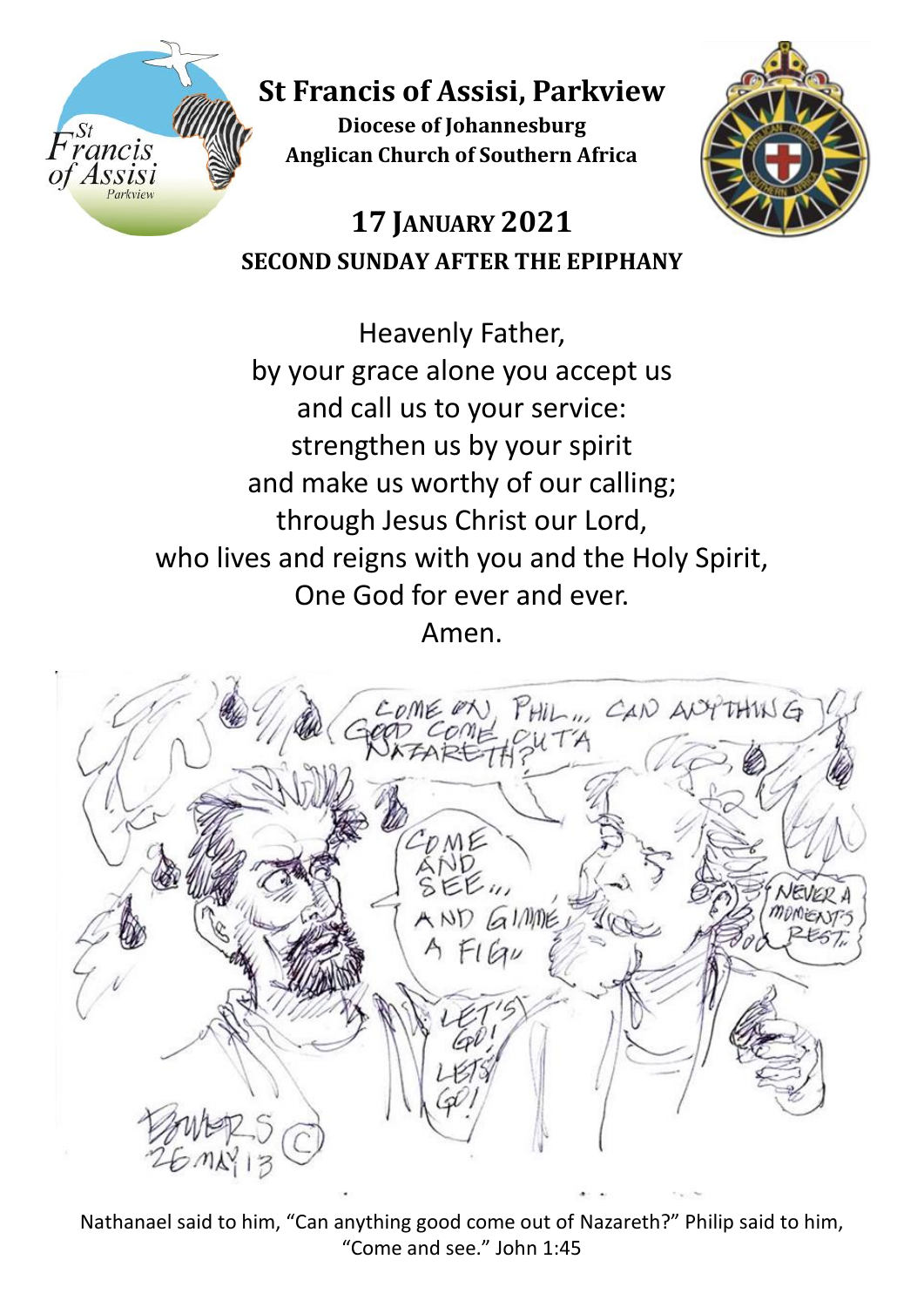### **SUNDAY 17 JANUARY**

### **READINGS FOR FIRST SUNDAY AFTER EPIPHANY**

1 Samuel 3:1-10 Psalm 139:1-6, 13-18 1 Corinthians 6:12-20 John 1:43-51

### **THE PRAYERS OF THE CHURCH**

### **PRAYERS FOR THE CHURCH**

We pray for **The Anglican Church of Australia.** We pray for **Steve our Bishop** and our Diocese, for **Thabo our Metropolitan** and the Anglican Church of Southern Africa, for **Justin of Canterbury**, the Anglican Communion, and all Christians in the world.

### **PRAYER FOR THE WORLD**

O God, we give thanks for all our summer rain which has replenished our rivers, dams and groundwater. We are grateful for the excellent yield of crops in our country and pray this would translate into resources and food where it is needed most.

As we consider the extension of lockdown we continue to pray for wise leadership in all spheres and ongoing recognition of those most disadvantaged by the consequences of Covid. Protect our children and their education. We pray for teachers who are preparing for the term ahead. May this new year start with a deep respect for learning and the encouraging of young minds to discover and fulfill their true potential. Bless our world with creative innovators at this time.

May difficulty be countered by unexpected blessing as we live each day in Your love and hope. Amen.

### **PRAYERS FOR PARISHIONERS:**

**Birthdays:Tuesday 19:** Naledi Alagbaoso; Margaret Strever **Wednesday 20:** Colette Patience; Sally Anderson; Angelique Blumentritt; Nthabiseng Moleme **Thursday 21**: Dalton Webster **Friday 22:** Althea Schovell

**Wedding Anniversaries: Sunday 17**: Gary and Colleen Peckett **Tuesday 19:** Michael and Karin Hunt **Wednesday 20:** Robin and Denise Craggs; Graham and Anne Vos **Friday 22:** Mike and Merle Williams

**Families to be prayed for this week:** Ange, Brent, Richard and Caelen BUCHANAN; Samantha BUSHELL; David, Rosalind, Joseph and Francesca BUTLER; Jillian and Nigel CARMAN; Hilary CARMAN and Bob NUGENT; Graham and Anne CARROLL

**For those in need of prayer:** John Alexander; Susan Alexander; Bianca Belmont (Fabian's sister) and family; Isaac Bergover; David Butler; Lucille Evans; June Impey; Irid Johnson; Wendy Price; Malcolm McDonald; Reginė Ndjibu; Alicia Siyasiya; Margi Strever; Michael Vermooten and the family; Jacqui Zwambila and for **those who have long-term needs:** Pat Cawthorn; Maria Frahm-Arp; Marilyn Gianadda; Joyce Halse; Elzett Mufamadi; Thandazo Ndlovu; Van Rooyen family

**Years Mind:** Neville Kitchin

### Eco Quote

"You cannot get through a single day without having an impact on the world around you. What you do makes a difference and you have to decide what kind of a difference you want to make."

Jane Goodall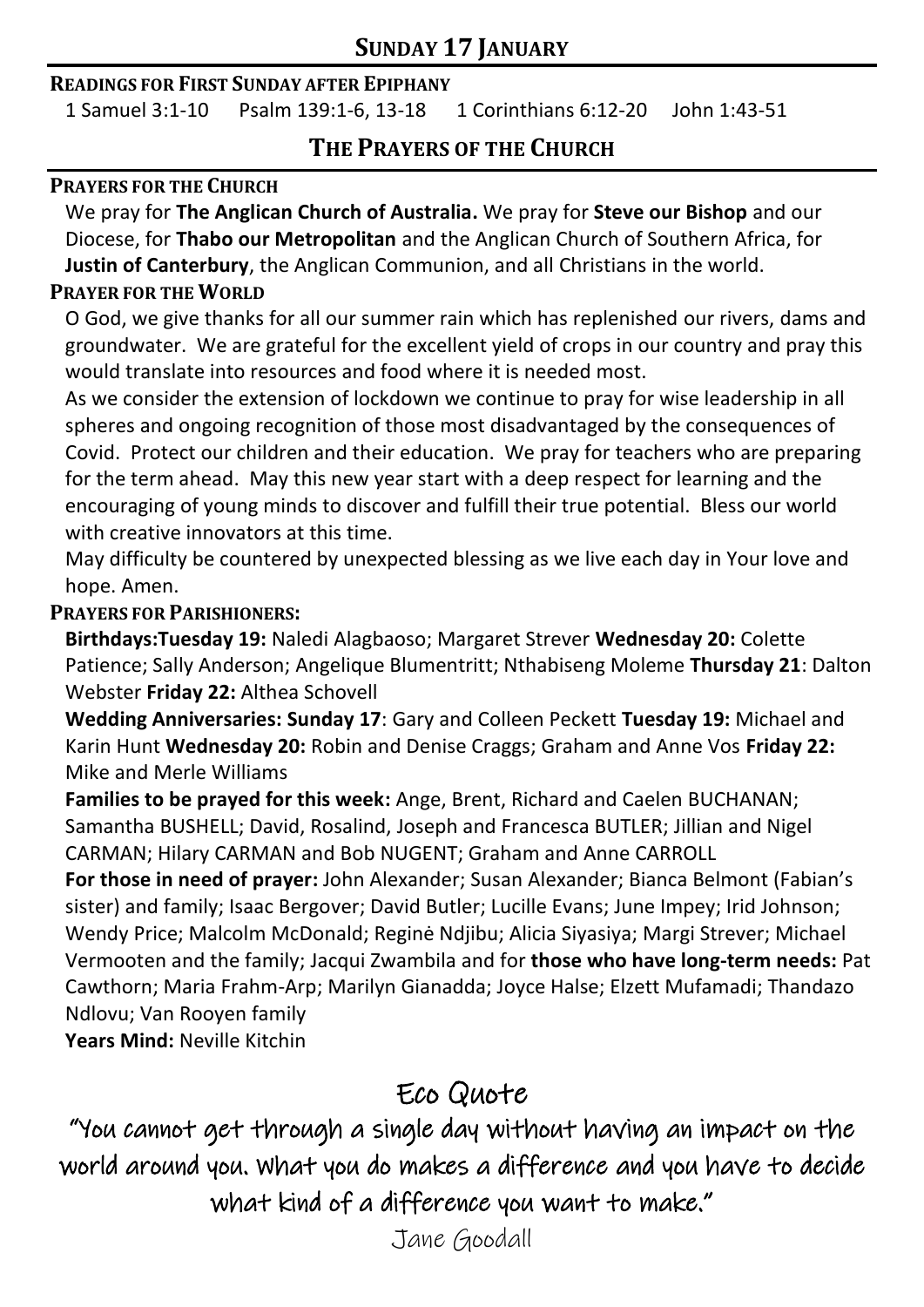### **OUR WEEKLY RHYTHM The Church Office is open on Tuesday, Thursday, and Friday 9:00am-1:00pm**

| Wednesday | <b>Diana's Reflections</b>                               |
|-----------|----------------------------------------------------------|
| Friday    | 7:00 am Eucharist on Zoom                                |
|           | https://us02web.zoom.us/j/87859747270                    |
| Friday    | 4:00 pm & 6:00 pm Youth meet on Zoom                     |
| Sunday    | 8:30 am Church Inclusive – Live on YouTube               |
|           | https://www.youtube.com/channel/UCt35PbtR_ZhmeLxXjQ3EIBg |

### **SUNDAY OFFERINGS UNUSUAL**

If you can continue making your Sunday collection, please make an EFT to: Standard Bank. Acc: Parkview St Francis. Acc no: 000496502. Ref: Collection

### **ST FRANCIS RELIEF FUND**

As we enter 2021, we are acutely aware of the fact that Covid is still with us and that the economic impact of the lockdown constrictions continues to affect the lives of many – including Parishioners. Thank you to all who have made contributions to the Parish Support Fund in 2020. Please consider continuing to do so. Please contact the clergy or churchwardens if you wish to receive support. Your request will be treated in utmost confidence and be assessed by the Rector and Churchwardens.

#### **THE CLERGY Revd Paul Germond, Rector** 011 646 2260 072 397 2284 paulgermond@gmail.com **Revd Canon Cynthia Botha** 010 880 4398 083 425 4833 cynthialbotha@gmail.com **Revd Diana Lawrenson Revd Susan Alexander Revd Prof Maria Frahm-Arp** 011 646 2660 *Seconded to UJ* 072 258 5537 083 549 4345 082 847 6793 diana.lawrenson@gmail.com sujohn@iafrica.com mariafrahmarp@gmail.com **Fabian Oliver- Youth Pastor** 011 646 2660 079 760 8443 fabszashwin@gmail.com **THE OFFICE 46 Tyrone Avenue 011 646 2660 (not working at the moment, please contact Laurel) Parish Administrator Laurel Wozhele Muparadzi 071 195 4150 Temporary Caretaker Isaac Nkunika 063 421 2005 Email:** stfrancis@stfrancisparkview.co.za **Web:** [http://www.stfrancisparkview.com](http://www.stfrancisparkview.com/) **CHURCH WARDENS Tim Wilson** 082 576 2090 [tim.wilson@mweb.co.za](mailto:tim.wilson@mweb.co.za) **Darryl McMullen** 082 900 0245 darrylmcmullen77@gmail.com **Sabelo Mbatha** 083 395 6853 sabelombatha0@gmail.com **ANGLICARE COUNSELLORS Val Archer** 083 701 9443 **PASTORAL CARE Sue Jordaan** 082 416 7199 **BANK DETAILS:** Bank: Standard Bank Account number: 000496502 Account name: Parkview St Francis Branch: 000205

### **SOME PEOPLE OF THE CHURCH**